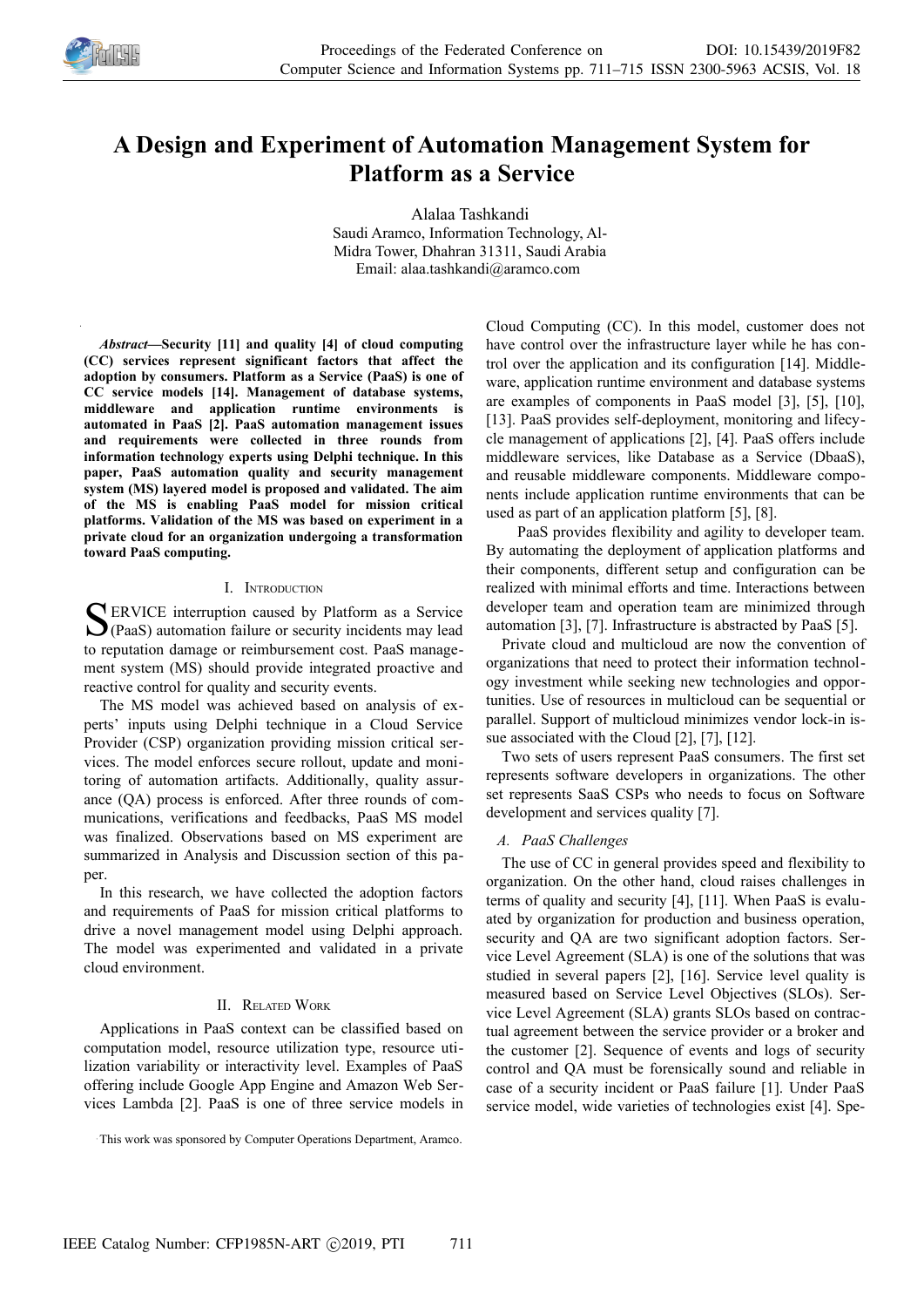cific applications in PaaS are based on distributed computing. Managing the dependency between distributed components is complex [10].

#### *B. PaaS Automation*

Application deployment automation is enabler for PaaS [6]. Automation performance can be evaluated qualitatively or quantitatively [5]. Operation automation approaches were classified into infrastructure management, plan-based configuration management, image-based configuration management, model-based management and platform centric management automation [9]. Automation of middleware and application deployment should be decoupled from Infrastructure layer. Encapsulating applications in virtual images reduces the flexibility of updating applications over time [6].

Automation standardizations; such as Topology and Orchestration Specification for Cloud Applications (TOSCA); are emerging. TOSCA has relatively small community. Released automation artifacts are limited [9], [15], [17].

#### III. DATA COLLECTION

Standards in PaaS are emerging. Security and quality control processes in this context are under development. In this research project, efforts were devoted to build a MS for PaaS that is suitable for organization mission critical operations.

## *A. Research Methodology*

Delphi approach was followed to collect data and feedback from Information Technology experts within private cloud provider organization. The first round was started after building PaaS automation system without quality and security control in a dedicated computing lab environment. Several Automation scenarios were tested to deploy Database and

application servers, and to manage their lifecycle in PaaS context. Feedbacks from IT security team, datacenter infrastructure team and middleware operation team were collected.

Based on the feedback from the experts, the system was customized with control measures to control the execution of operating system (OS) privileged activities. The measures comprised providing central management of executing privileged commands and logging the activities on central server.

The second round of data collection was started after experimenting the control measures highlighted above. The teams in the previous round were approached to provide their feedbacks after implementing the updates and testing PaaS automation within the same organization.

The third round of data collection was triggered after summarizing experts' feedback and sharing the results of the second round with all participants. The proposed system in this paper was designed and built to address security and quality requirements. In this round, the design was shared with experts for their feedback. Based on their feedback, enhancements were added and final green light was received from experts to build the system for production operation.

#### *B. Data*

Critics were received during the first and second round. Table I provides PaaS automation critics summary. The proposed design in the next section was developed based on the critics and the requirements gathered during the first and second rounds of Delphi process. The design was drafted during the third round of Delphi process. Minor updates were added to the system design in this round. Final design was validated through experiment.

| TABLE I.                                   |
|--------------------------------------------|
| SUMMARY OF CRITICS AND EXPERIMENT FINDINGS |

| l# | Critic                                                                                                                                                                    | <b>Experiment Findings</b>                                                                                                                                                                                                                                                                                             |
|----|---------------------------------------------------------------------------------------------------------------------------------------------------------------------------|------------------------------------------------------------------------------------------------------------------------------------------------------------------------------------------------------------------------------------------------------------------------------------------------------------------------|
|    | Automation of application platforms is not<br>reliable. Automation quality is low and cannot<br>be used for mission critical systems.                                     | Quality Assurance (QA) should be integrated in the process of PaaS automation development.<br>The design includes lab environments to simulate scenarios and minimize the likelihood of<br>failure. Control measures are added in the system to prevent direct update in production.                                   |
| 2  | If automation is doing everything, labor will<br>lose the technical skills and know how.                                                                                  | With new technologies, a shift in labor skills is required. The experiment findings related to<br>this critic are summarized in Analysis and Discussion section.                                                                                                                                                       |
| 13 | The cost of building PaaS and the required<br>automation is high.                                                                                                         | Financial Return on Investment analysis is required to calculate cost against expected return.<br>High level analysis is provided in Analysis and Discussion section.                                                                                                                                                  |
| 14 | Update of policies and procedures of managing<br>and operating application platforms is required.                                                                         | This is confirmed in the experiment. The update was mandatory to accommodate PaaS<br>objectives.                                                                                                                                                                                                                       |
| 5  | Automating the deployment of applications<br>involves multiple functional groups in<br>Information Technology department.                                                 | The proposed design in this paper addresses Segregation of Duties (SoD) requirements. SoD<br>is leveraged in the design to increase the level of automation quality and security.                                                                                                                                      |
| 16 | Automation management server is empowered<br>with privileged accounts and connected to<br>applications and infrastructure components<br>across the organization.          | The design provides control for the privileged accounts. The power of PaaS production<br>Orchestrator (PO) was contained by limiting the set of allowed operations. The system<br>securely manages the distribution of automation artifacts. Unauthorized updates are detected<br>by dual integrity control subsystem. |
|    | Specific experts expressed their ability to<br>achieve the same results with traditional<br>scripting approaches done at OS level.                                        | Acceptable level of quality and security to implement mission critical PaaS is achieved in this<br>experiment. To validate the claim, different approaches and designs should be experimented<br>and compared objectively in future work.                                                                              |
| 8  | Application platforms are updated regularly<br>with new features, security and bug fixes. There<br>is an overhead of keeping track of changes and<br>updating automation. | A balance should be established between the value of update and automation development<br>cost. Image based and plan based automation approaches were experimented. After the<br>deployment of an older version, plans are executed to roll forward the platform to the<br>required release.                           |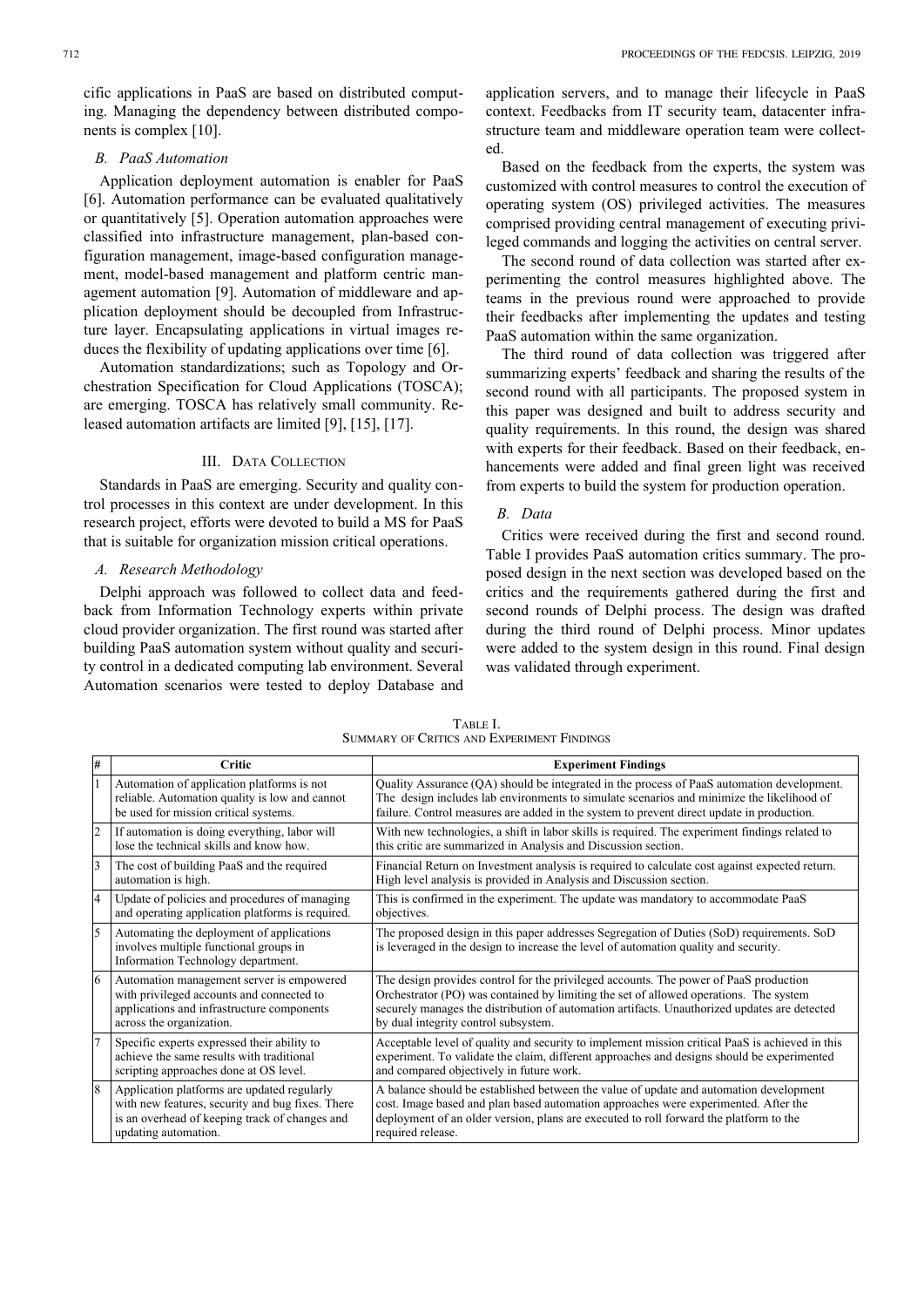#### IV. PROPOSED CONTROL DESIGN

In this section, quality and security management design for PaaS is provided. The design is divided into five layers based on roles and responsibilities to achieve the required quality and security control.

#### *A. Layered Management System*

The MS consists of Security Audit Layer, Infrastructure as a Service (IaaS) Management Layer, PaaS Management Layer, PaaS Automation Developer Layer and PaaS Consumer Layer. Segregation of Duties (SoD) concept is implemented to maximize security and quality control in mission critical systems without losing the opportunity of automating their deployment and routine operational activities. The five layers are reflected in Fig. 1.

Security Audit Layer includes Privileged Activities Management, Security Policies and Security Events systems. Security policies contain Delegated Privileged Commands (DPC)s which give delegate groups the authority to execute privileged commands. IaaS Privileged commands are executed in a controlled approach. First of all, IaaS administrator assess the impact of delegating and automating the command or infrastructure operation. Once assessed and approved, Security Analyst registers them and assigns them to a delegate group in a security policy within Security Audit Layer. Thereby, the infrastructure operation is utilized at PaaS layers as a self-service. Privileged Activities Management server enables a secure and central management of privileged commands. Security Events database logs the usage of DPCs remotely.

IaaS Management Layer is where infrastructure resources of the cloud are managed. Infrastructure resources include hypervisors, bare metal hosts, storage systems and network components. IaaS administrator manages this layer. His activities as a super user are controlled by Privileged Activities Management server. IaaS resources deployment and management are orchestrated by central IaaS orchestrator tool.

The third layer is PaaS Management Layer. This layer consists of PaaS Development Orchestrator (DO), PaaS Production Orchestrator (PO) and shared storage called Platform Images (PI). PaaS administrator manages these components to automate the deployment and management of PaaS applications. He also manages containerization platforms in contrast to hypervisors which are managed by IaaS administrator. PaaS DO consists of an application server and OS level Development Area. The application server is used to model PaaS automation processes by PaaS developer. It is also integrated with lab resources to conduct QA tests by PaaS developer in the next layer. Development Area is used to build OS level artifacts. The Orchestrator orchestrates PaaS automation in labs and provides pooling capability to logically isolate lab resources based on projects. Automation is developed and simulated in isolated environment before deploying it in production to verify security and quality. PaaS PO is generally similar to the DO. PO is connected to consumer assigned tenants and resources.

PI storage in PaaS Management Layer consists of Development Engine, Production Engine, Distributor, Repositories, Images and Shipment areas. PI storage is mounted in all PaaS resources. Development and Production Engines store automation artifacts. In order to release new automation artifacts from PaaS Development Area to Development Engine, Delegated Privileged Commands are used. PaaS Developer is delegated to update Development Engine using pre-approved delegated commands. These delegated commands verify integrity and analyze automation run time requirements. In addition, release event and content of developed artifacts are reflected in the Security Events system. The deployment to Production Engine is also protected. Only PaaS administrator is delegated to deploy through DPCs. This is enforced to verify the quality of automation before deploying them for production use.

The fourth Layer of the MS is PaaS Automation Developer which controls the development and QA of automation associated with PaaS. The control is enforced by system design. Developer cannot update a production artifact directly. Artifact represents automation logical unit. PaaS automation developers are PaaS automation experts who understand the requirement to deploy and manage applications' platforms.

The fifth layer is PaaS Consumer Layer. PaaS consumer can be SaaS service provider or Organization software developer [7]. PaaS consumer consumes PaaS automated services on his assigned resources through PO.



Fig 1. PaaS Management System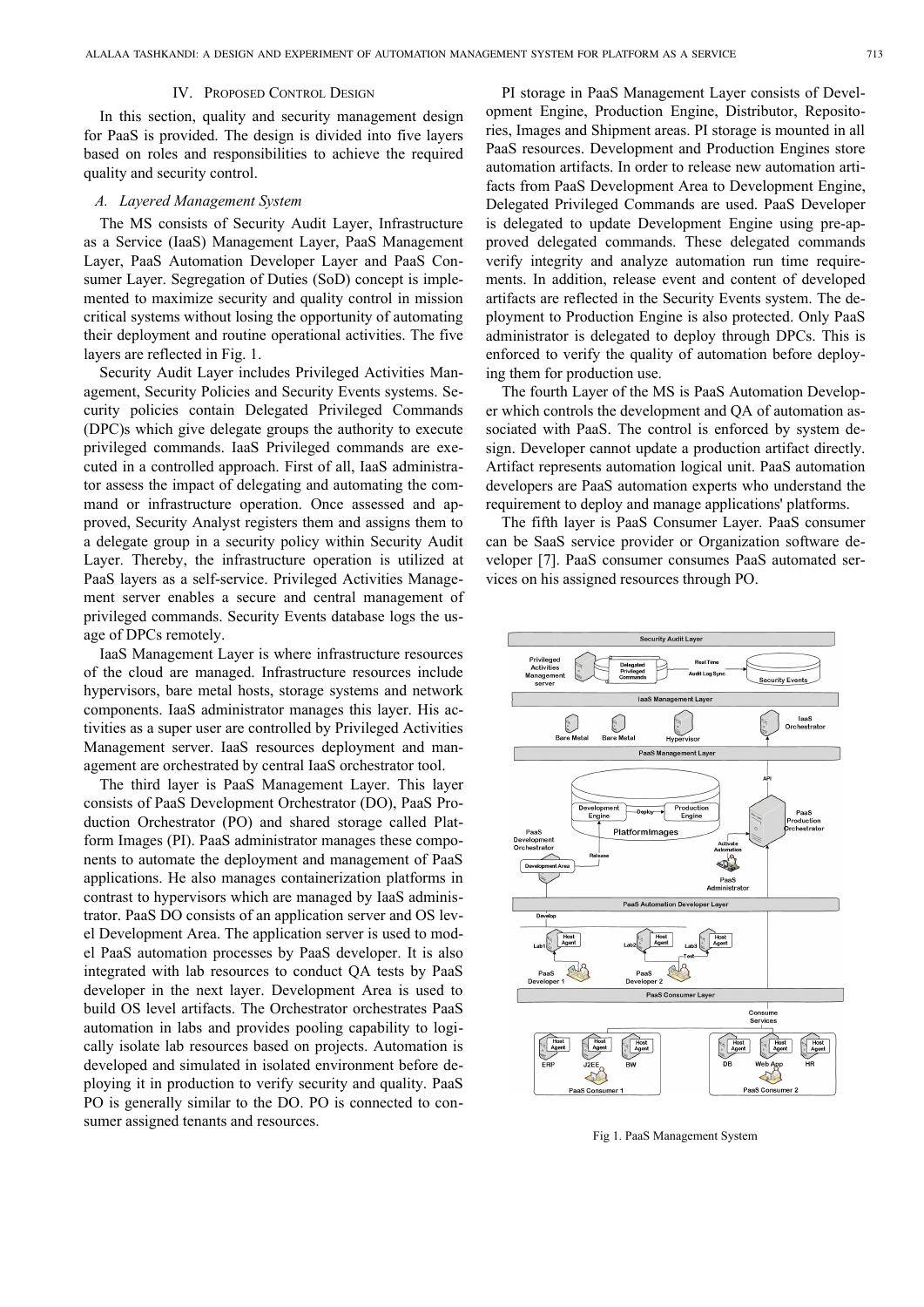## V. EXPERIMENT

The design was internally validated through experiment. It was implemented in a private CC data center.

## *A. PaaS Layers*

PaaS orchestrators in PaaS Management Layer are implemented on Java platform with web user interface. Orchestrators are installed on LINUX OS. PI storage is based on Network Attached Storage (NAS). NAS is mounted with read only permissions on Developer and Consumer layers while it is mounted with write permissions on PaaS Management layer. This provides an additional layer of control at storage layer to prevent unauthorized update from a random cloud host. Lab in PaaS Automation Developer Layer consists of 14 servers and is divided into pools to simulate production environment and isolate developers' environments. A total of seven PaaS automation developers worked on the lab environment during the experiment. The developer models and defines automation processes to execute artifacts on the target managed cloud servers. Deployment of database, application server and web application server was simulated. Plans and artifacts were developed to patch and update middleware, database systems and application run time environment in PaaS.

PaaS Consumer Layer consists of 26 tenants hosted in 219 servers provided by IaaS layer. The hosts are integrated with PaaS PO through Host Agents (HA).

HAs are required by PaaS Automation Orchestrator in this MS. Secure HyperText Transfer Protocol (HTTPs) is used for the communication between PaaS Orchestrator and PaaS cloud resources. HAs are started automatically during the booting process of the servers and run with IaaS privileged accounts in the managed consumer servers. The agents digitally trust the orchestrator. Automation artifacts are whitelisted through definitions in the HAs. By that, HAs provide additional layer of control on cloud hosts.

## *B. IaaS Management and Security Audit Layers*

In IaaS Management Layer, 90% of servers are virtual and managed by hypervisor. The remaining 10% includes bare metals. The bare metals host web applications and multitenant platform containers in the experiment. During the provisioning process of an IaaS server, HA is installed automatically as a sub-provisioning plan and PI NAS is mounted automatically. Artifacts definitions in Production Engine are reflected in the HA to achieve automated and direct integration with PaaS orchestrator.

In Security Audit Layer, security policies for DPCs were created. The policies are assigned to PaaS developers and PaaS administrators based on roles. DPCs include PI management commands to add new components or definitions, commands to deploy from Development Engine to Production Engine, and commands to rollout automation definitions from Engines to Cloud HAs. Contents of automation artifacts and definitions are written to Security Events database during the release, deploy or rollout of these automation units. Management of HAs is also achieved securely using

DPCs by PaaS administrator. Events at HAs are monitored and logged in Security Events subsystem.

#### VI. ANALYSIS AND DISCUSSION

In this section, critics collected as part of Delphi process are analyzed based on experimental observations. The experiment was conducted in CSP organization. Organizational factors may impose threats to the internal validity of the experiment such as management support and sponsorship.

Critic number one is related to the perceived service quality. PaaS automation cannot be guaranteed by 100% as observed in experiment. QA should minimize the probability of automation failure. Automation developer support is required to fix automation failure based on SLAs.

With respect to critic number two, the following was observed. PaaS automation requires deep understanding of how a platform is deployed and managed. PaaS automation developer needs to consider possible failure scenarios. These scenarios are simulated in lab. PaaS automation developer needs to be an expert in the platform being automated. After the deployment of PaaS automation, the developer is needed to troubleshoot, optimize and fix issues. Upon the release of a new platform version or patch, developer needs to review and update automation. In the experiment, modularity and reusability approaches were adopted. Based on observation, labor technical skills about application platforms were enriched. There was a shift in the type of work being done by the labor. Instead of doing a deployment task manually and sequentially, the work is shifted toward platform deployment automation analysis, PaaS automation development, PaaS automation QA, and PaaS automation lifecycle management. Throughput of one technical labor is increased.

Critic number 3 is related to the perceived relative advantage. Database platform deployment automation was analyzed from human hours' perspectives. To deploy 100 database systems manually, labor needs to works sequentially. Deployment of one database system manually requires 4 hours of work in average. In total, 400 human hours are required to deploy 100 servers. On the other hand, development and QA of automating database system deployment requires an average of 80 hours based on the study experiment. The created value is extended with the deployment of more servers while the initial investment cost from the CSP is the same. Breakeven is achieved after the deployment of the 20th database system. Additional benefit beside human hours saving include service agility. Deployment of the server automatically was done in less than 30 minutes. On the other hand, cost of operating PaaS MS should be considered. In addition, customer support service is required in case of automation failure. Accordingly, financial feasibility study is required to measure return on PaaS automation investment.

Critic number 4 is related to PaaS compatibility with the organization. Policies and procedures were updated to achieve the experiment in the organization. An example for that is handling the use of root user which is a privileged account at LINUX OS system level. By focusing on the com